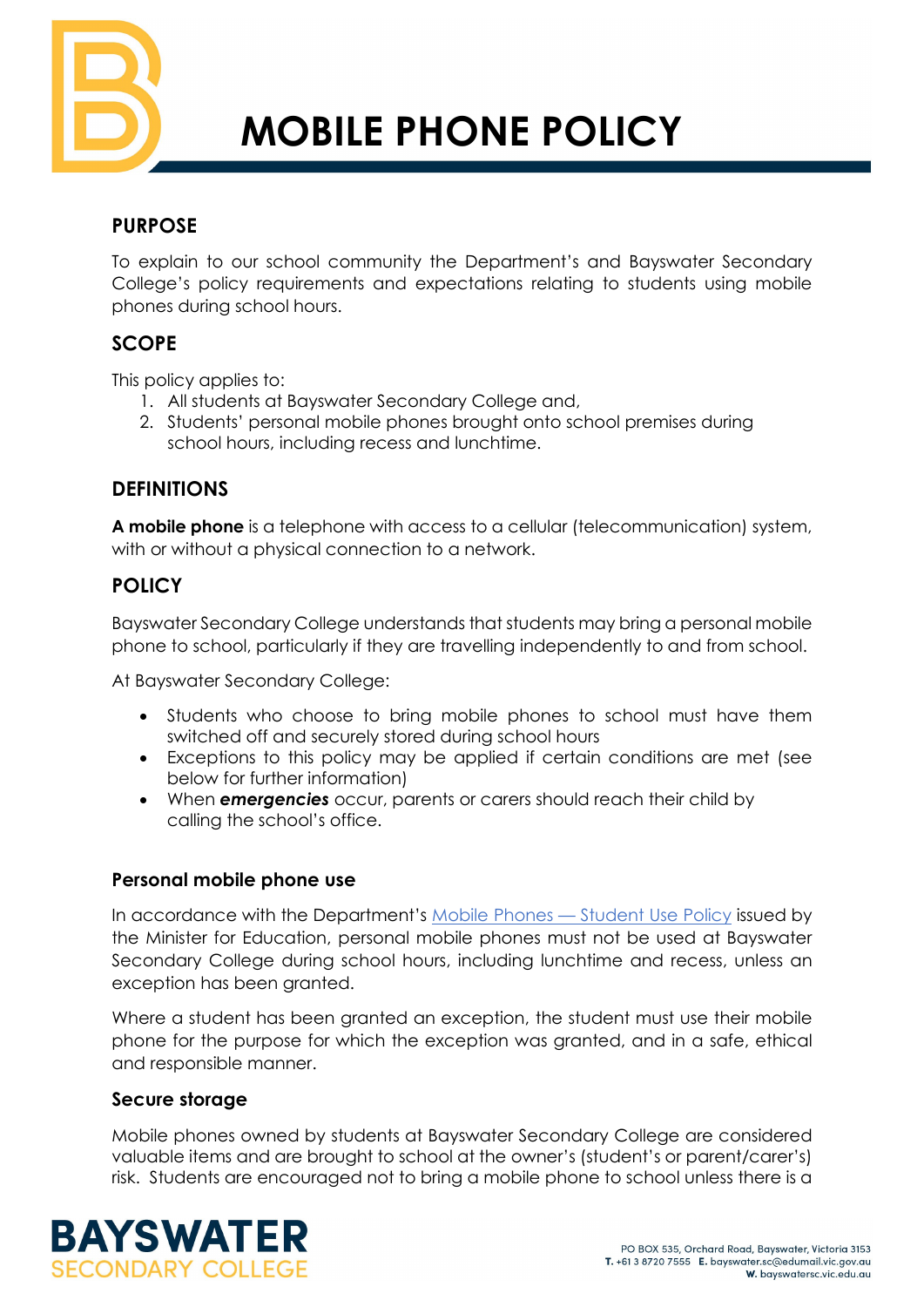compelling reason to do so. Please note that Bayswater Secondary College does not have accident insurance for accidental property damage or theft. Students and their parents/carers are encouraged to obtain appropriate insurance for valuable items. Refer to the the DET [Claims for Property Damage and Medical Expenses](https://www2.education.vic.gov.au/pal/claims-property-damage-and-medical-expenses/policy) policy.

Where students bring a mobile phone to school, Bayswater Secondary College will provide secure storage. Secure storage is storage that cannot be readily accessed by those without permission to do so. At Bayswater Secondary College students are required to store their phones in their lockers or hand them in to the front office to be placed in a lockable cupboard.

#### **Enforcement**

Students who use their personal mobile phones inappropriately at Bayswater Secondary College may be issued with consequences consistent with our school's existing student engagement polices.

At Bayswater Secondary College inappropriate use of mobile phones is **any use during school hours**, unless an exception has been granted, and particularly use of a mobile phone:

- in any way that disrupts the learning of others
- to send inappropriate, harassing or threatening messages or phone calls
- to engage in inappropriate social media use including cyber bullying
- to capture video or images of people, including students, teachers and members of the school community without their permission
- to capture video or images in the school toilets, changing rooms, swimming pools and gyms
- during exams and assessments

#### **Exceptions**

Exceptions to the policy:

- may be applied during school hours if certain conditions are met, specifically,
	- o Health and wellbeing-related exceptions; and
	- o Exceptions related to managing risk when students are offsite.
- can be granted by the Principal, or by the teacher for that class, in accordance with the Department's Mobile Phones — [Student Use Policy.](https://www2.education.vic.gov.au/pal/students-using-mobile-phones/policy)

The three categories of exceptions allowed under the Department's [Mobile Phones](https://www2.education.vic.gov.au/pal/students-using-mobile-phones/policy)  — [Student Use Policy](https://www2.education.vic.gov.au/pal/students-using-mobile-phones/policy) are:

#### *1. Learning-related exceptions*

| <b>Specific exception</b>                                   | <b>Documentation</b>                                                                                       |
|-------------------------------------------------------------|------------------------------------------------------------------------------------------------------------|
| For specific learning activities (class-based<br>exception) | Unit of work, learning sequence,<br>prior parent notification via<br>Compass from the classroom<br>teacher |

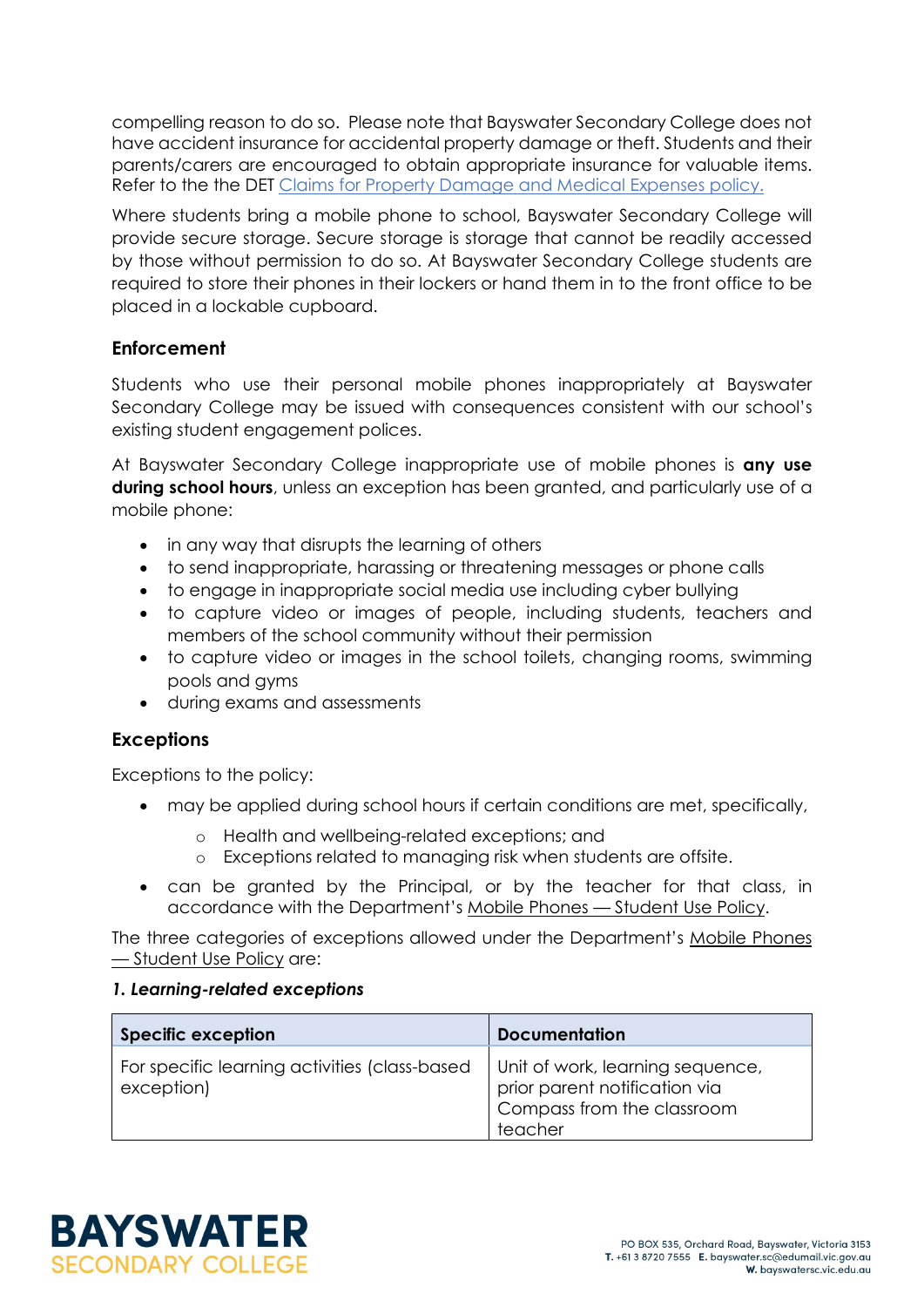| For students for whom a reasonable<br>adjustment to a learning program is | Individual Learning Plan, Individual<br>Education Plan, Behaviour Suport |
|---------------------------------------------------------------------------|--------------------------------------------------------------------------|
| needed because of a disability or learning                                | Plan, Goal Planning documentation                                        |
| difficulty                                                                |                                                                          |

#### *2. Health and wellbeing-related exceptions*

| <b>Specific exception</b>        | <b>Documentation</b>                                                                                                                                 |
|----------------------------------|------------------------------------------------------------------------------------------------------------------------------------------------------|
| Students with a health condition | Student Health Support Plan<br>supported by la letter from the<br>student's GP or Specialist Practitioner<br>(e.g. Paediatrician, Psychiatrist etc.) |
| Students who are Young Carers    | A localised student record                                                                                                                           |

#### *3. Exceptions related to managing risk when students are offsite*

| <b>Specific exception</b>                                                                         | <b>Documentation</b>                      |
|---------------------------------------------------------------------------------------------------|-------------------------------------------|
| Travelling to and from excursions                                                                 | Risk assessment planning<br>documentation |
| Students on excursions and camps                                                                  | Risk assessment planning<br>documentation |
| When students are offsite (not on school<br>grounds) and unsupervised with parental<br>permission | Risk assessment planning<br>documentation |
| Students with a dual enrolment or who<br>need to undertake intercampus travel                     | Risk assessment planning<br>documentation |

Where an exception is granted, the student can only use the mobile phone for the purpose for which it was granted.

#### **Camps, excursions and extracurricular activities**

Bayswater Secondary College will provide students and their parents and carers with information about items that can or cannot be brought to camps, excursions, special activities and events, including personal mobile phones.

#### **Exclusions**

This policy does not apply to:

- Out-of-school-hours events
- Travelling to and from school
- Wearable devices
- iPads and all other personal devices
- Students undertaking workplace learning activities, e.g. work experience
- Students who are undertaking VET